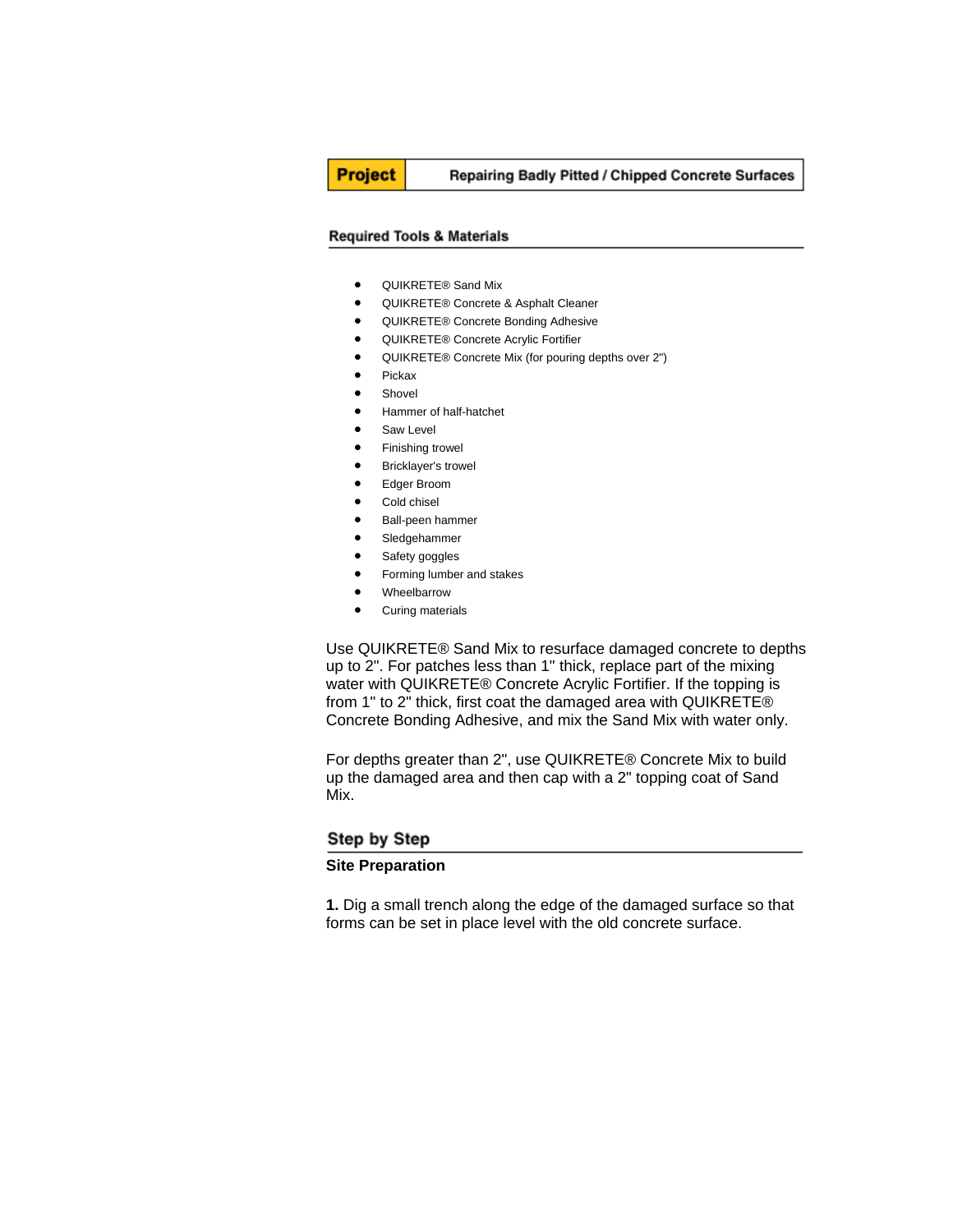

**2.** Remove all broken and loose concrete, dirt, dust and plant remains to form a sound base for the new topping. Use QUIKRETE® Concrete & Asphalt Cleaner to remove dirt or grease stains.



**3.** Set and stake forms against the old sidewalk or slab. Backfill against the forms to ensure sufficient support.



**4.** Use a level to make sure that the forms are set at the correct height and that there is adequate slope drainage.



**Making the Repair**

**1.** If damage in some areas is deeper than 2", use QUIKRETE®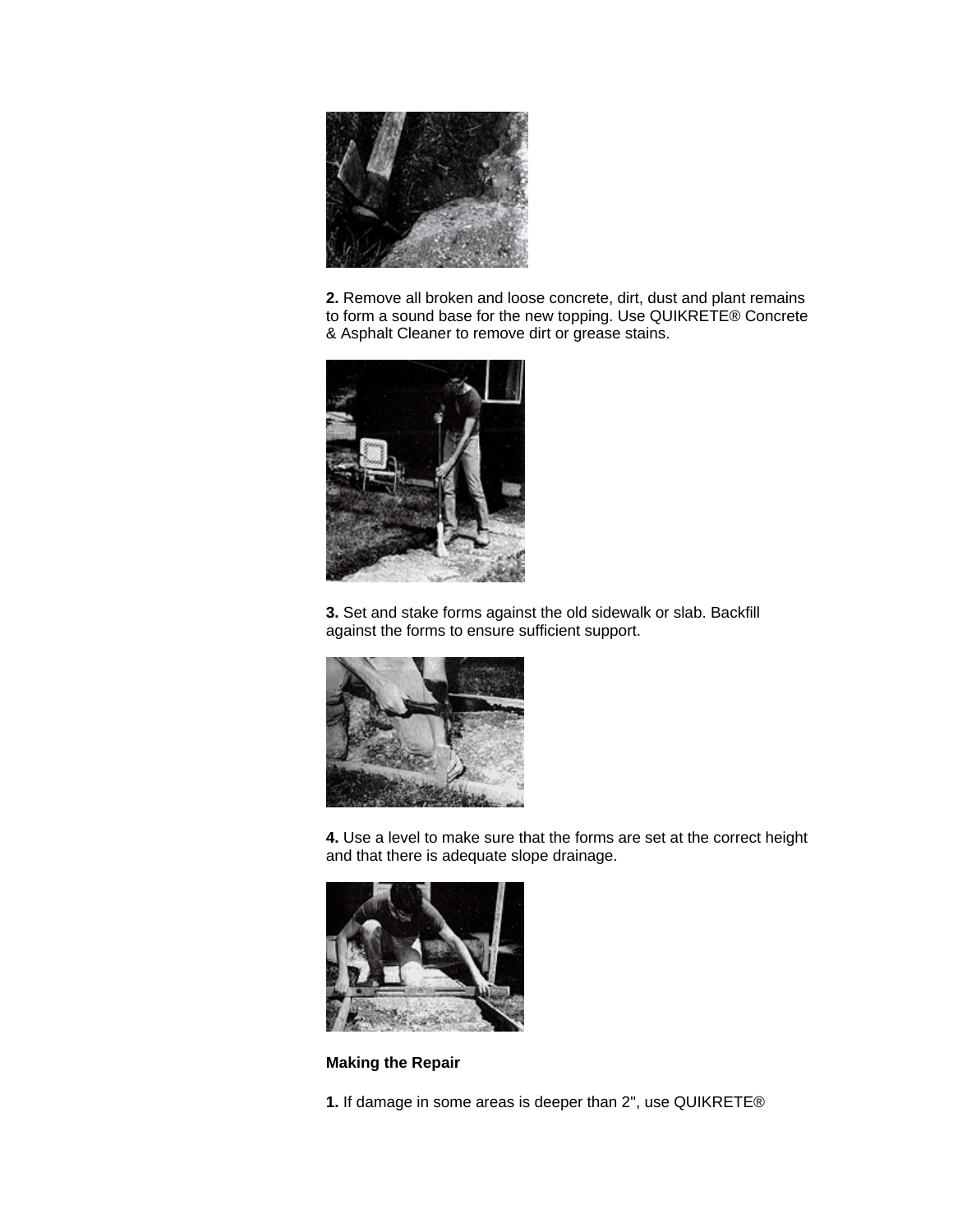Concrete Mix to fill these low spots to within 1" or so of final grade. This reduces the amount of QUIKRETE® Sand Mix required for the job. Begin by coating these low spots with QUIKRETE® Concrete Bonding Adhesive.



**2.** Wait until the bonding adhesive dries.

**3.** Mix a sufficient amount of QUIKRETE® Concrete Mix and fill in the low spots, especially along form edges.



**4.** The final 1" topping is made of QUIKRETE® Sand Mix. When this layer is less than 1", add QUIKRETE® Concrete Acrylic Fortifier as part of the Sand Mix liquid. Note: For Sand Mix toppings thicker than 1", but less than 2", do not use Acrylic Fortifier. Instead, apply QUIKRETE® Concrete Bonding Adhesive. In this job, the concrete mix patch separates the adhesive and fortified sand mix.



**5.** Mix the QUIKRETE® Sand Mix until a plastic-like consistency is obtained.

**6.** Trowel the Sand Mix onto the damaged area. Use heavy trowel pressure to work the material onto the surface, then build up material to proper depth.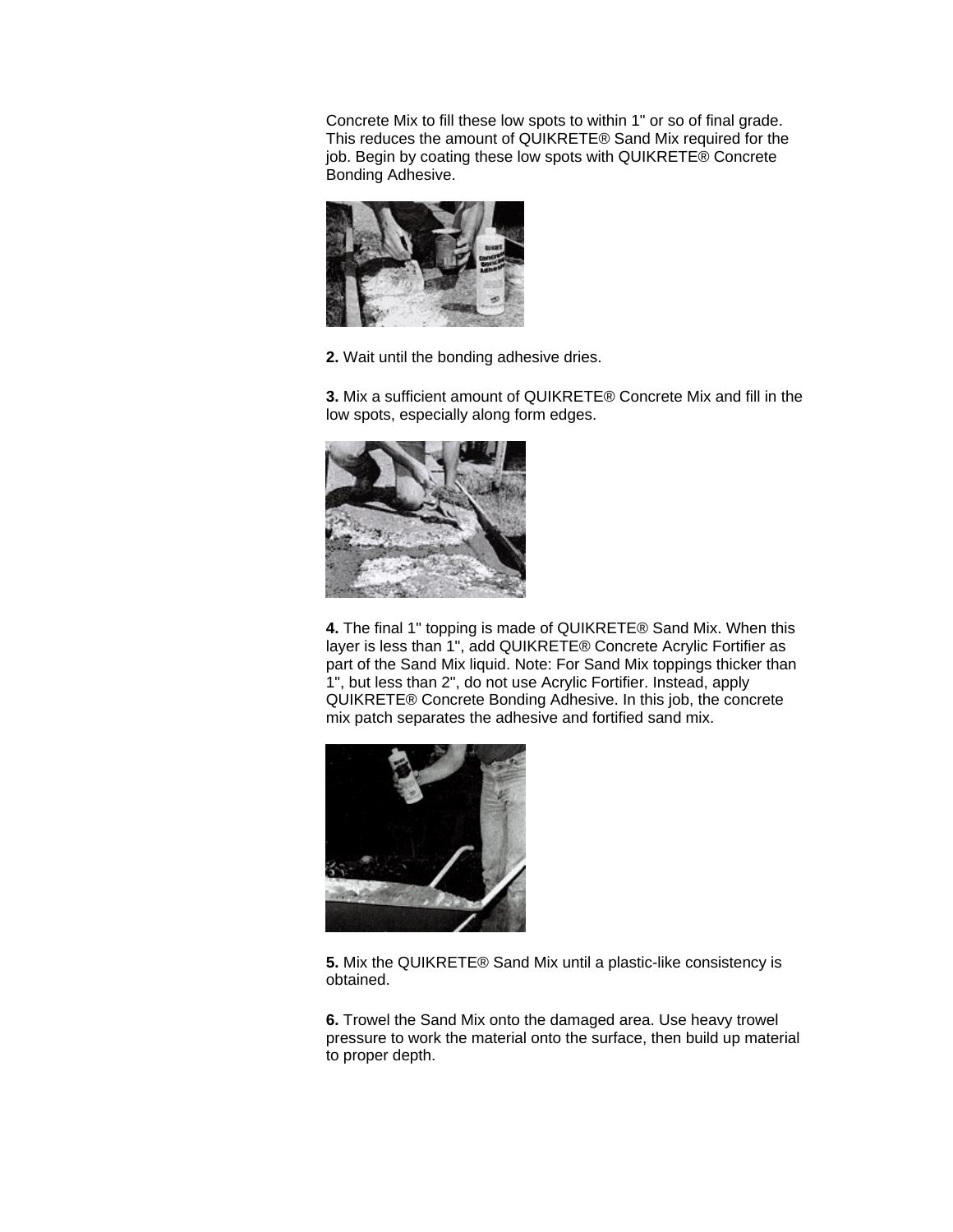

**7.** Trowel the surface smooth using a steel finishing trowel. Edge using a concrete edger if desired.



**8.** To assure a nonskid surface apply a broom finish. Always pull the broom toward you, use light pressure, and do not overlap the strokes.



**9.** Cure the new surface with QUIKRETE® Acrylic Concrete Cure & Seal. Apply after finishing when surface sheen has disappeared and